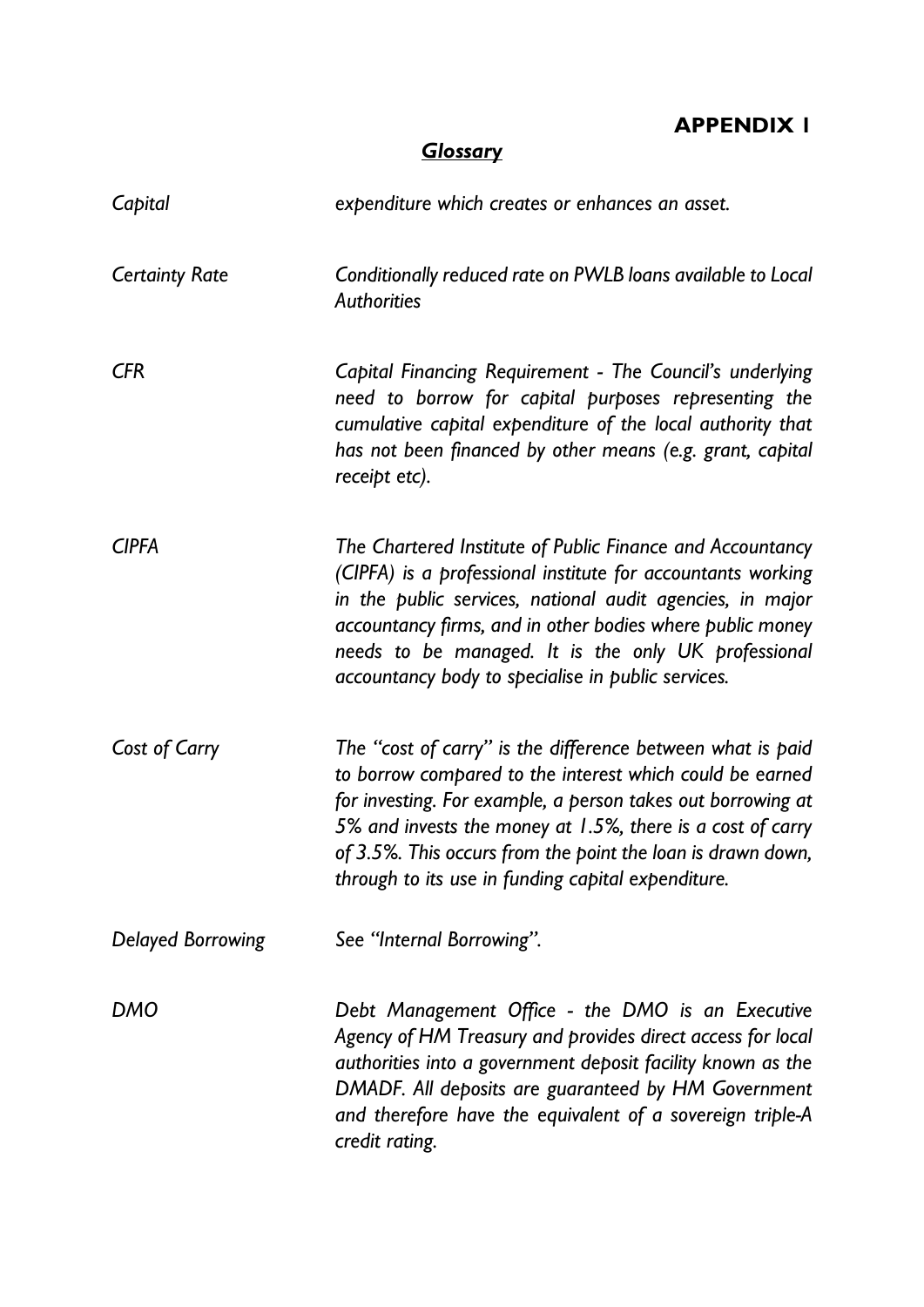| General Fund (GF)         | This includes most of the day-to-day spending and income<br>for council services such as social care, waste etc                                                                                                                                                                                                                                 |
|---------------------------|-------------------------------------------------------------------------------------------------------------------------------------------------------------------------------------------------------------------------------------------------------------------------------------------------------------------------------------------------|
| Gilt                      | Gilts are bonds issued by the UK Government. They take<br>their name from "gilt-edged": being issued by the UK<br>government, they are deemed to be very secure as the<br>investor expects to receive the full face value of the bond<br>to be repaid on maturity. Basically, investors lend to the<br>government for a return over many years. |
| <b>HRA</b>                | The Housing Revenue Account (HRA) reflects the statutory<br>requirement to account for local authority housing. It sets<br>out the major elements of housing revenue expenditure and<br>capital financing charges and how these are met by rents,<br>other income and working balances.                                                         |
| <b>Internal Borrowing</b> | Occurs when actual loans drawn / taken out with financial<br>institutions are less than the underlying need to borrow<br>(CFR). It involves use of the council's own resources to<br>temporarily finance (i.e. cashflow) expenditure, rather than<br>new external borrowing e.g. from PWLB.                                                     |
| <b>LOBO</b>               | Lenders Option / Borrowers Option loans are a form of<br>long-term borrowing where loans run at a fixed rate for a<br>fixed periods of time, after which, the lender has the option<br>to alter the interest rate. The borrower may either accept<br>the change or repay the loan in full (without penalty)                                     |
| <b>Maturity</b>           | The date when an investment or borrowing is repaid                                                                                                                                                                                                                                                                                              |
| <b>Maturity Structure</b> | A table or graph showing the amount (or percentage) of<br>debt or investments maturing over a time period.                                                                                                                                                                                                                                      |
| MRP                       | Minimum Revenue Provision - The minimum amount which<br>must be charged to an authority's revenue account each                                                                                                                                                                                                                                  |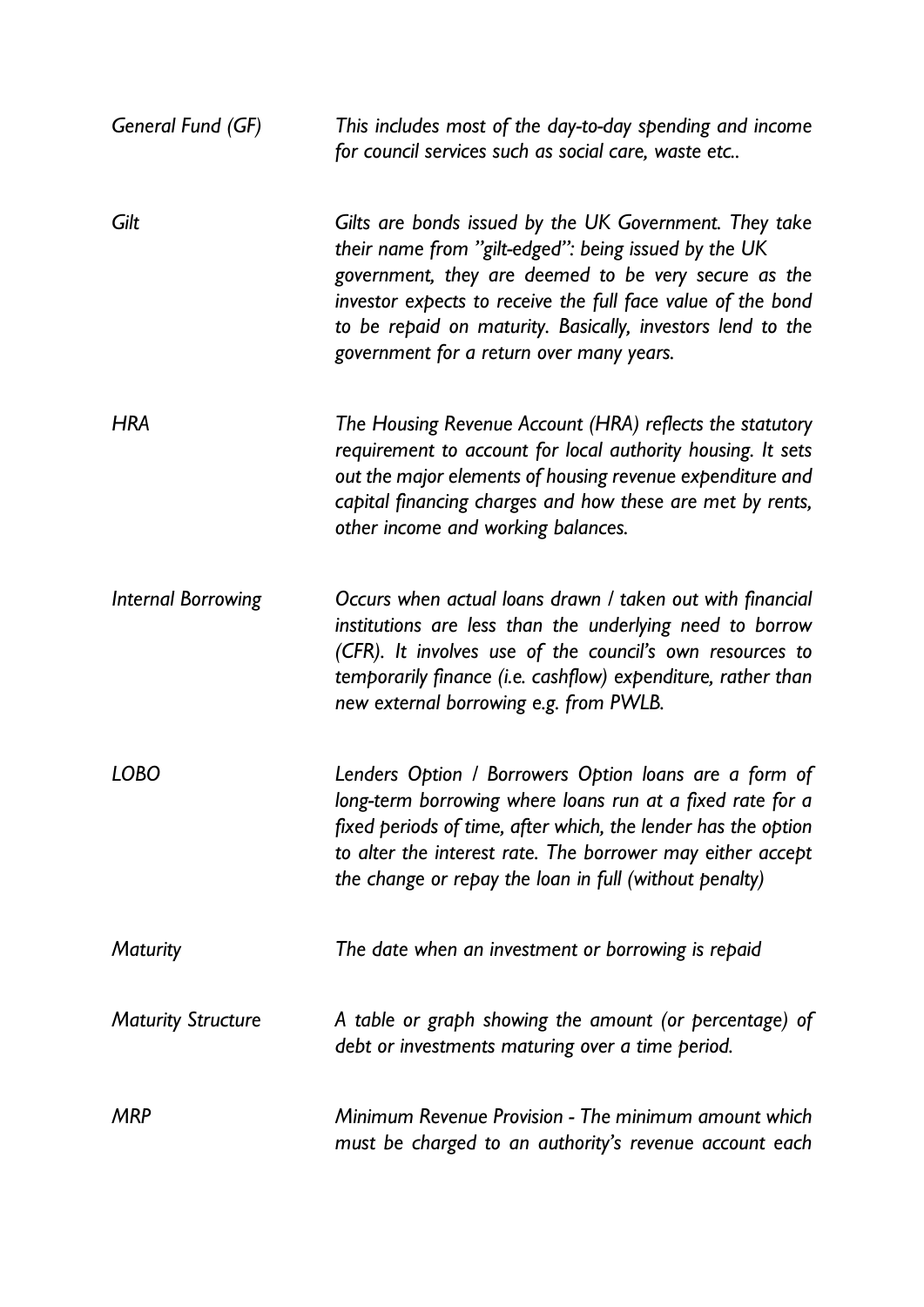|                             | year and set aside as provision for credit arrangements, to<br>repay underlying debt.                                                                                                                                                                                                      |
|-----------------------------|--------------------------------------------------------------------------------------------------------------------------------------------------------------------------------------------------------------------------------------------------------------------------------------------|
| <b>Operational Boundary</b> | Normal borrowing levels                                                                                                                                                                                                                                                                    |
| <b>PWLB</b>                 | Public Works Loans Board is a statutory body operating<br>within the Debt Management Office, an Executive Agency<br>of HM Treasury. The PWLB's function is to lend money<br>from the National Loans Fund to local authorities and other<br>prescribed bodies and to collect the repayments |
| QE                          | Quantitative Easing - process whereby new money is used<br>to purchase assets from institutions, thereby freeing the<br>institution to boost money supply to the economy                                                                                                                   |
| Revenue                     | Day to day spending on everyday services                                                                                                                                                                                                                                                   |
| Section 151 Officer         | With reference to the Local Government Act 1972, this is<br>the Director of Finance                                                                                                                                                                                                        |
| <b>Supported Borrowing</b>  | Borrowing for which the costs are supported by the<br>government or third party.                                                                                                                                                                                                           |
| TMP                         | Treasury Management Practices – how the organisation<br>puts in place formal and comprehensive objectives, policies,<br>practices, strategies and reporting arrangements for the<br>effective management and control of their treasury<br>management activities                            |
| <b>Temporary Borrowing</b>  | Borrowing to cover peaks and troughs of cash flow for day<br>to day revenue spending, not to fund capital spending                                                                                                                                                                         |
| <b>Under Borrowing</b>      | see "Internal Borrowing"                                                                                                                                                                                                                                                                   |